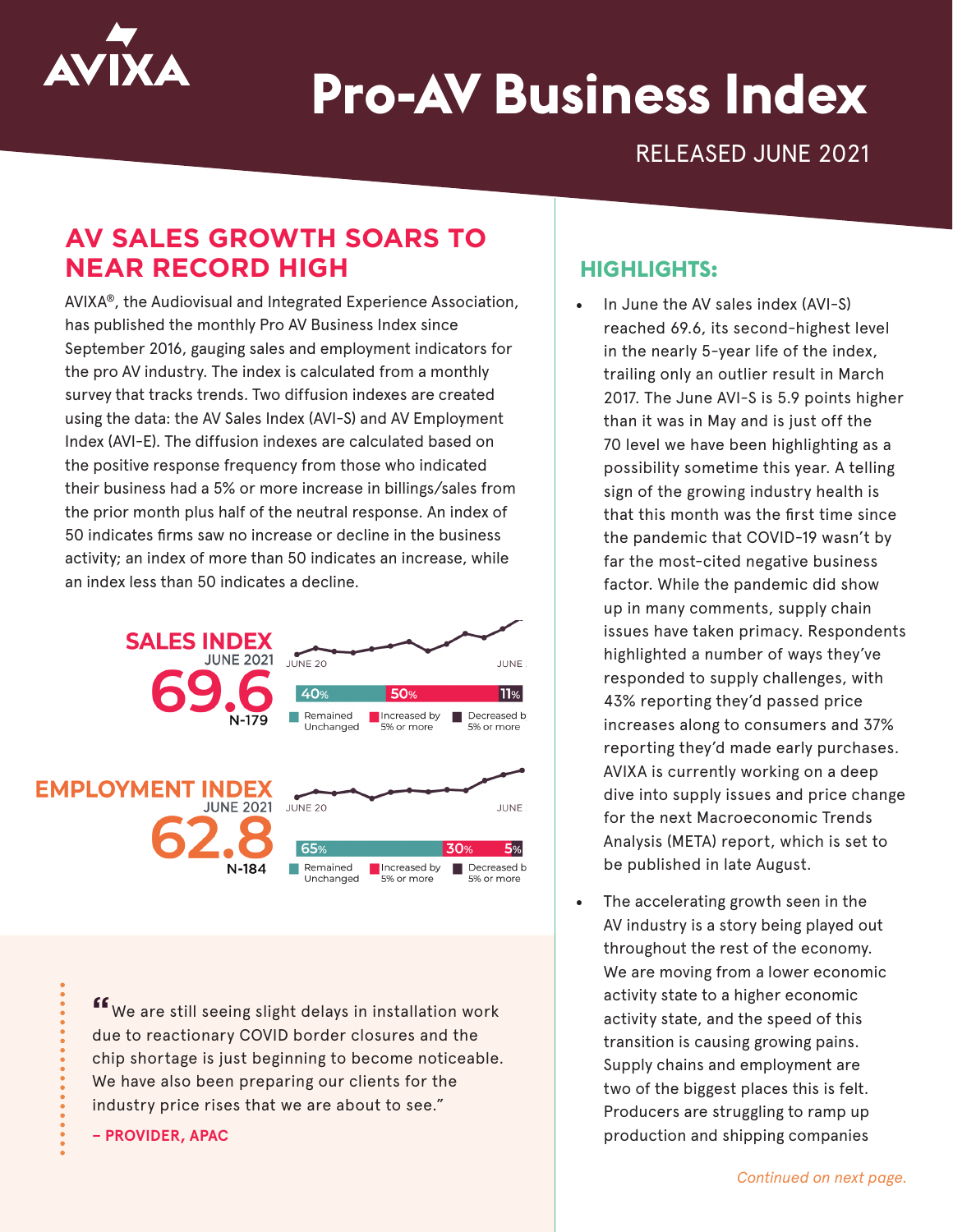

# **HIGHLIGHTS:** *(continued)*

are struggling to transport what is produced. On the employment side, companies are seeking to hire workers to meet spiking demand but struggling to do so as fast as they'd like. Millions of workers left the labor force during the pandemic for reasons such as safety, childcare, or early retirement. The latest U.S. jobs report shows that many of the departed are finally starting to rejoin the labor force, though businesses can anticipate continued hiring challenges given the volume of increased demand.

• Just as the AVI-S accelerated, so too did the AV employment index (AVI-E), which moved from 60.4 in May to 62.8 in June. 62.8 is the highest level for the AVI-E since August of 2019. Given all the data we've collected since the start of the pandemic, we can affirm that current staffing levels remain well below 2019 levels. That said, with all the hiring happening now both inside and outside of AV, supply is dwindling fast. Companies would be wise to hire sooner rather than later, as it will enable them to hire quality candidates at reasonable salary levels, which may not be possible come fall. U.S. employment data shows signs of the future for our industry. In June, the U.S. economy added a massive 850,000 jobs. To facilitate these hires, companies were forced to raise wages, with average hourly pay for hotel, restaurant, and entertainment venue employees jumping 2.3% in June and 6% total in the second quarter alone. A similar runup in wages is very possible for pro AV as the quantity of un- and underemployed AV professionals declines.

# **INTERNATIONAL OUTLOOK**

The preliminary June sales numbers for our regional outlook showed good numbers all around, with the North America moving average accelerating to 69.5 and the international reaching 61.0.<sup>2</sup> The finalized May numbers were even higher than their preliminary readings, with 67.1 actual vs 65.0 preliminary for North America and 58.1 vs 54.3 for the rest of the world. The positive revision was something we had anticipated, especially on the international side, where we had predicted substantial acceleration beyond the initial 54.3 May reading. In the coming months, we'll be watching to see if the gap between the faster North American growth and international growth persists, or if the rest of the world begins to close the gap.



*Global regional indexes are three-month moving averages (based on prior, forward and current months) due to relative small ample size.*

**"**We pre-ordered lots of components months ago in expectations of supply chain issues and are taking advantage of competitor's inabilities to ship."

#### **– MANUFACTURER, NORTH AMERICA**

1 International regions include Europe, Latin America, Middle East/Africa, Asia-Pacific

2 Due to the small sample, the North American and International indexes are based on a 3-month moving average. June 2021 index is preliminary, based on the average of May 2021 and June 2021 and will be final with July 2021 data in the next report.